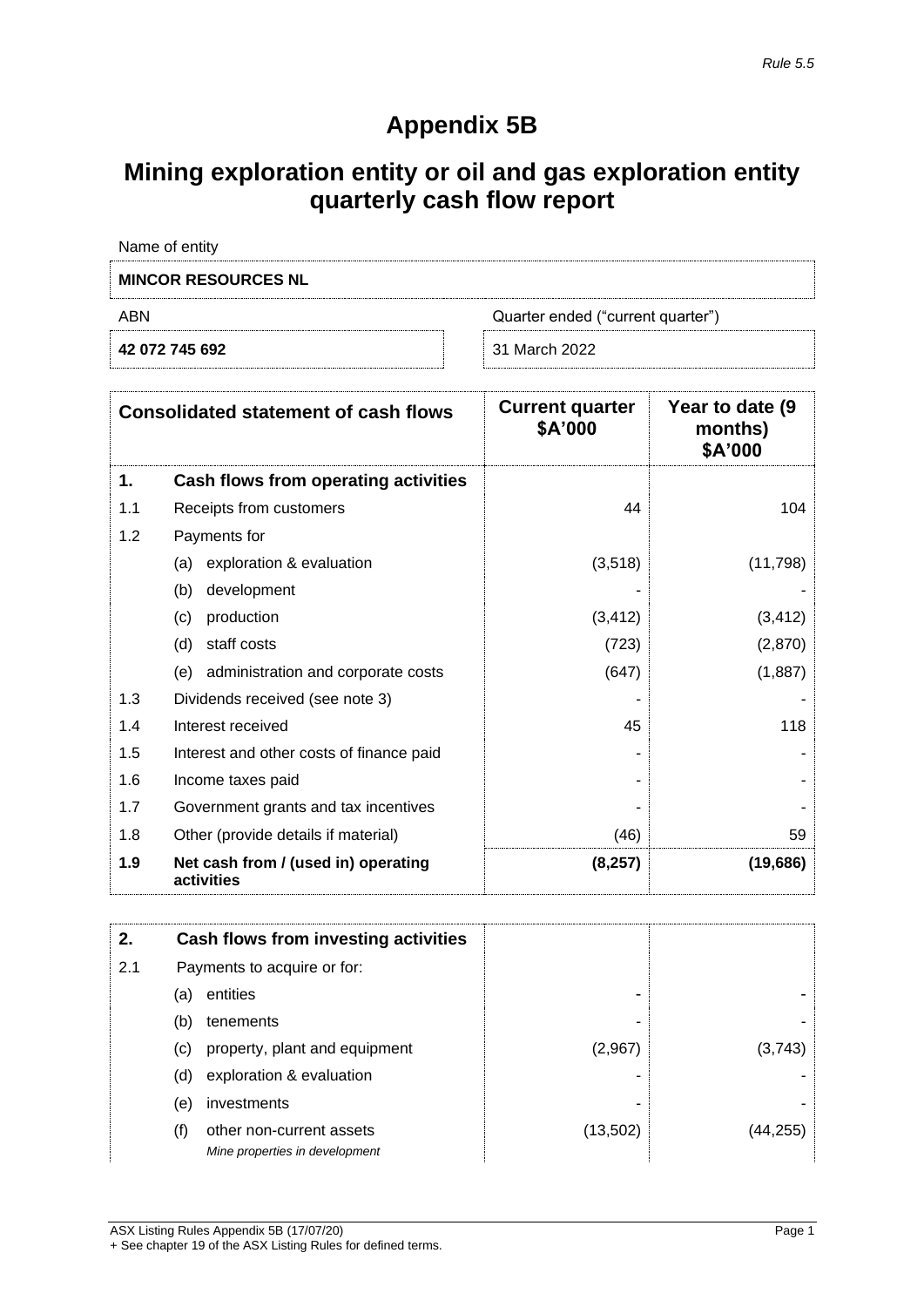|     | <b>Consolidated statement of cash flows</b>       | <b>Current quarter</b><br>\$A'000 | Year to date (9)<br>months)<br>\$A'000 |
|-----|---------------------------------------------------|-----------------------------------|----------------------------------------|
| 2.2 | Proceeds from the disposal of:                    |                                   |                                        |
|     | entities<br>(a)                                   |                                   |                                        |
|     | (b)<br>tenements                                  |                                   |                                        |
|     | property, plant and equipment<br>(c)              |                                   | 495                                    |
|     | (d)<br>investments                                |                                   |                                        |
|     | other non-current assets<br>(e)                   |                                   |                                        |
| 2.3 | Cash flows from loans to other entities           |                                   |                                        |
| 2.4 | Dividends received (see note 3)                   |                                   |                                        |
| 2.5 | Other (provide details if material)               |                                   |                                        |
| 2.6 | Net cash from / (used in) investing<br>activities | (16, 469)                         | (47,503)                               |

| 3.   | Cash flows from financing activities                                                              |       |         |
|------|---------------------------------------------------------------------------------------------------|-------|---------|
| 3.1  | Proceeds from issues of equity securities<br>(excluding convertible debt securities)              |       | 66,281  |
| 3.2  | Proceeds from issue of convertible debt<br>securities                                             |       |         |
| 3.3  | Proceeds from exercise of options                                                                 |       |         |
| 3.4  | Transaction costs related to issues of equity<br>securities or convertible debt securities        |       | (2,313) |
| 3.5  | Proceeds from borrowings                                                                          |       | 30,000  |
| 3.6  | Repayment of borrowings                                                                           |       |         |
| 3.7  | Transaction costs related to loans and<br>borrowings                                              |       | (698)   |
| 3.8  | Dividends paid                                                                                    |       |         |
| 3.9  | Other (provide details if material)<br>Includes lease payments and interest paid on<br>borrowings | (342) | (610)   |
| 3.10 | Net cash from / (used in) financing<br>activities                                                 | (342) | 92,660  |

|     | Net increase / (decrease) in cash and<br>cash equivalents for the period |          |          |
|-----|--------------------------------------------------------------------------|----------|----------|
| 4.1 | Cash and cash equivalents at beginning of<br>period                      | 109,468  | 58,929   |
| 4.2 | Net cash from / (used in) operating<br>activities (item 1.9 above)       | (8,257)  | (19,686) |
| 4.3 | Net cash from / (used in) investing activities<br>(item 2.6 above)       | (16,469) | (47,503) |
| 4.4 | Net cash from / (used in) financing activities<br>(item 3.10 above)      | (342)    | 92,660   |

ASX Listing Rules Appendix 5B (17/07/20) Page 2 + See chapter 19 of the ASX Listing Rules for defined terms.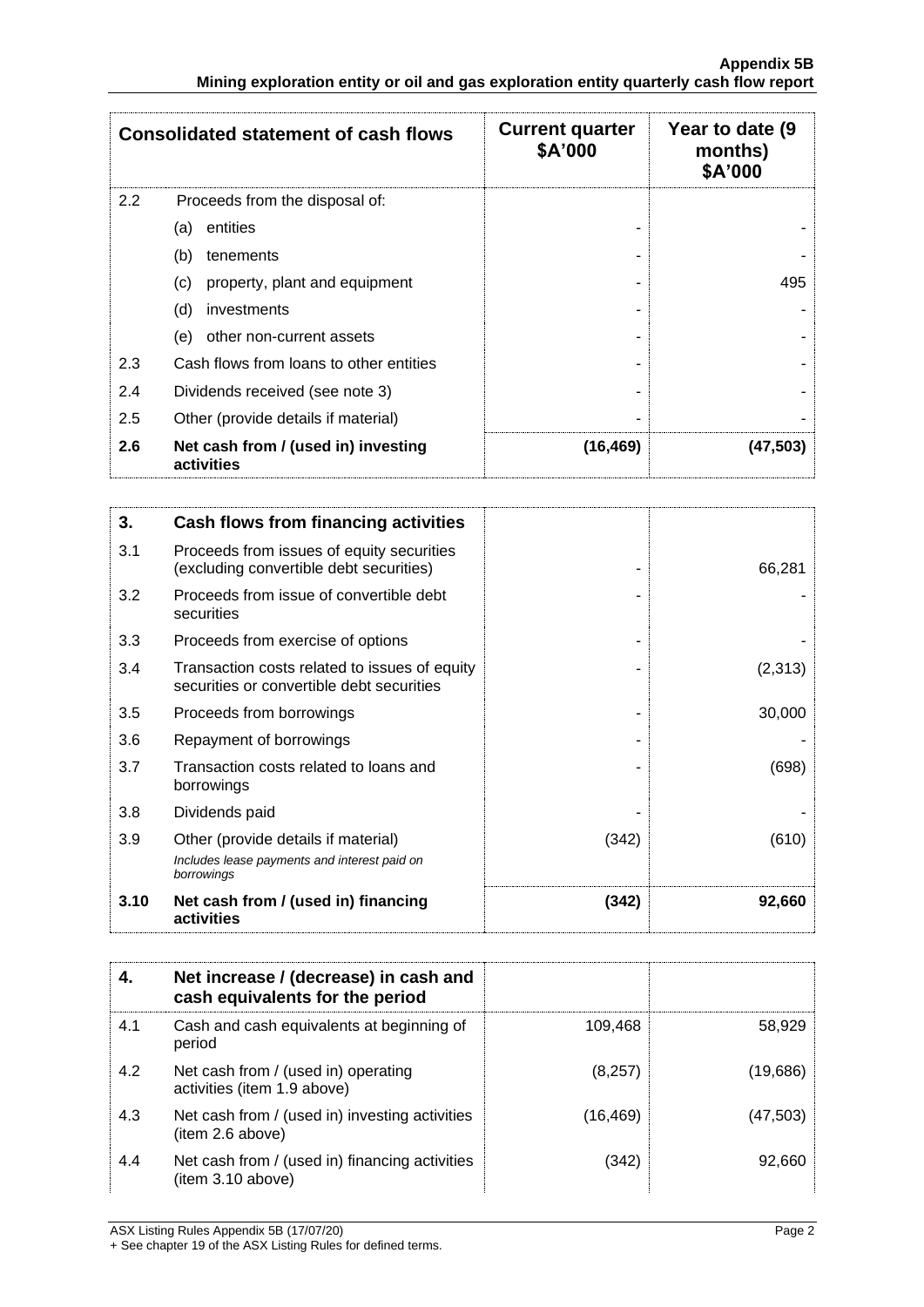|     | <b>Consolidated statement of cash flows</b>          | <b>Current quarter</b><br>\$A'000 | Year to date (9)<br>months)<br>\$A'000 |
|-----|------------------------------------------------------|-----------------------------------|----------------------------------------|
| 4.5 | Effect of movement in exchange rates on<br>cash held |                                   |                                        |
| 4.6 | Cash and cash equivalents at end of<br>period        | 84.400                            | 84.400                                 |

| 5.  | Reconciliation of cash and cash<br>equivalents<br>at the end of the quarter (as shown in the<br>consolidated statement of cash flows) to the<br>related items in the accounts | <b>Current quarter</b><br>\$A'000 | <b>Previous quarter</b><br>\$A'000 |
|-----|-------------------------------------------------------------------------------------------------------------------------------------------------------------------------------|-----------------------------------|------------------------------------|
| 5.1 | <b>Bank balances</b>                                                                                                                                                          | 96                                | 800                                |
| 5.2 | Call deposits                                                                                                                                                                 | 84.009                            | 108.373                            |
| 5.3 | Bank overdrafts                                                                                                                                                               |                                   |                                    |
| 5.4 | Other (provide details)                                                                                                                                                       | 295                               | 295                                |
| 5.5 | Cash and cash equivalents at end of<br>quarter (should equal item 4.6 above)                                                                                                  | 84,400                            | 109,468                            |

| 6.                                                                                                                                                          | Payments to related parties of the entity and their<br>associates                            | <b>Current quarter</b><br><b>\$A'000</b> |  |
|-------------------------------------------------------------------------------------------------------------------------------------------------------------|----------------------------------------------------------------------------------------------|------------------------------------------|--|
| 6.1                                                                                                                                                         | Aggregate amount of payments to related parties and their<br>associates included in item 1 * | 293                                      |  |
| 6.2                                                                                                                                                         | Aggregate amount of payments to related parties and their<br>associates included in item 2   |                                          |  |
| Note: if any amounts are shown in items 6.1 or 6.2, your quarterly activity report must include a description of, and an<br>explanation for, such payments. |                                                                                              |                                          |  |

\* Amounts shown in item 6.1 relates to salaries/ fees (including superannuation) paid to directors during the quarter.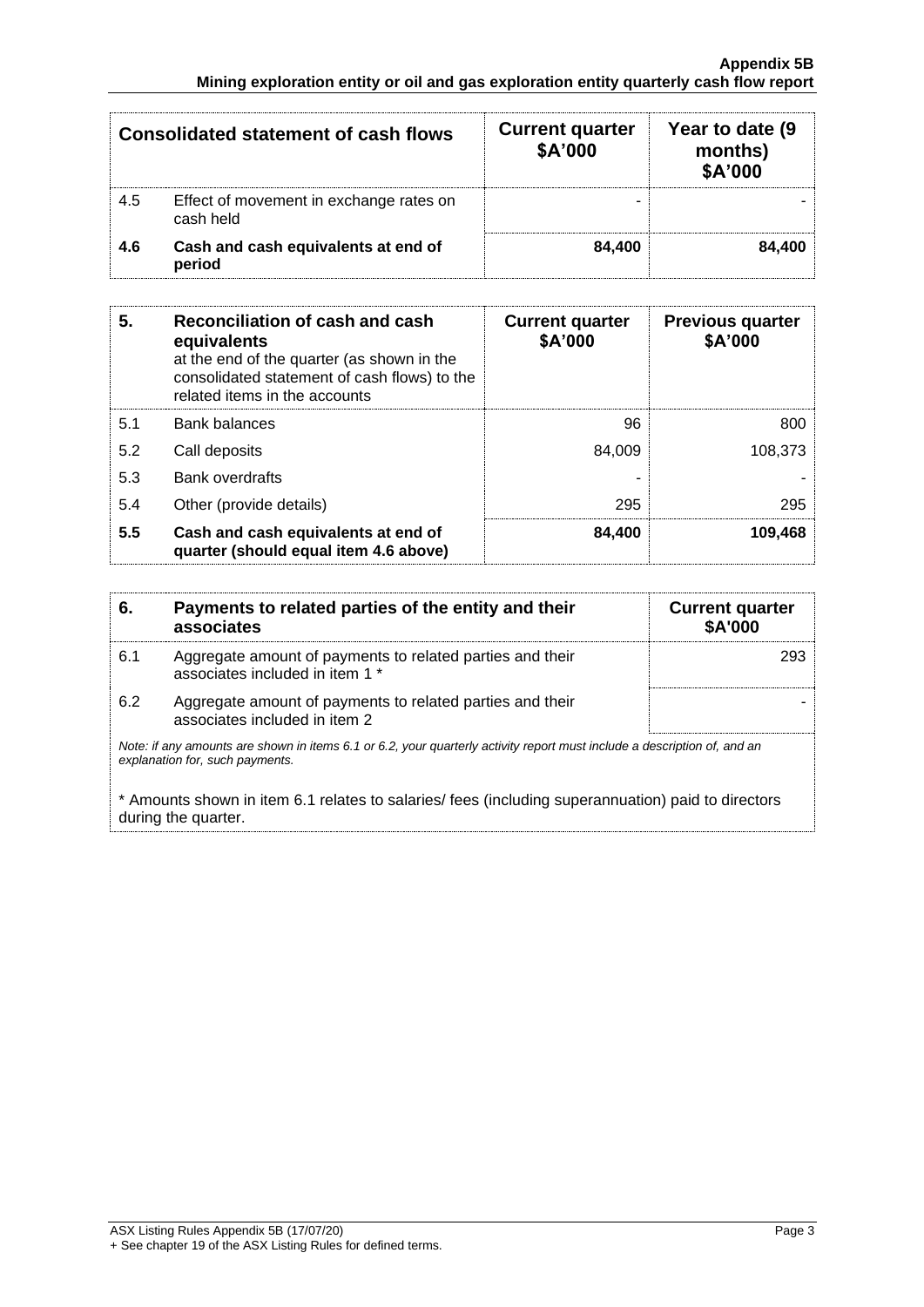| 7.  | <b>Financing facilities</b><br>Note: the term "facility' includes all forms of financing<br>arrangements available to the entity. | <b>Total facility amount</b><br>at quarter end<br>\$A'000 | <b>Amount drawn</b><br>at quarter end<br>\$A'000 |
|-----|-----------------------------------------------------------------------------------------------------------------------------------|-----------------------------------------------------------|--------------------------------------------------|
|     | Add notes as necessary for an understanding of the<br>sources of finance available to the entity.                                 |                                                           |                                                  |
| 7.1 | Loan facilities                                                                                                                   | 30,000                                                    | 30,000                                           |
| 7.2 | Credit standby arrangements                                                                                                       |                                                           |                                                  |
| 7.3 | Other (please specify)                                                                                                            | 295                                                       | 295                                              |
| 7.4 | <b>Total financing facilities</b>                                                                                                 | 30.295                                                    | 30,295                                           |
| 7.5 | Unused financing facilities available at quarter end                                                                              |                                                           |                                                  |
|     |                                                                                                                                   |                                                           |                                                  |

7.6 Include in the box below a description of each facility above, including the lender, interest rate, maturity date and whether it is secured or unsecured. If any additional financing facilities have been entered into or are proposed to be entered into after quarter end, include a note providing details of those facilities as well.

The Company has a bond, credit card and procurement management facility financed through Commonwealth Bank of Australia with a limit of \$295,000. This facility is denominated in Australian dollars and is secured against cash deposits of the same amount shown as restricted cash in Item 5.4 of this report. An annual performance bond fee is charged at market rates. No amounts are payable under these facilities, other than the annual fee, unless the consolidated entity does not adhere to the terms of the agreements guaranteed.

The Company has a A\$30 million Revolving Credit Facility ("RCF") with BNP Paribas. Key terms of the RCF are as follows:

| Amount                    | A\$30 million                                                                                                                                                                                                                                                                                                                                  |
|---------------------------|------------------------------------------------------------------------------------------------------------------------------------------------------------------------------------------------------------------------------------------------------------------------------------------------------------------------------------------------|
| Tenor                     | September 2023. The term may be extended for two further<br>1-year periods at each annual review date.                                                                                                                                                                                                                                         |
| Interest rate             | Based on current markets, the interest rate remains<br>consistent with the Project Finance Facility <sup>1</sup> .                                                                                                                                                                                                                             |
| Mandatory Hedging         | In April 2021, as required under the Project Finance<br>Facility <sup>1</sup> , the Company completed the mandatory hedge<br>program with the execution of forward contracts for 4,666<br>nickel tonnes at an average price (after bank margin) of<br>between A\$21,000/t and A\$22,000/t, over the period<br>September 2022 to February 2024. |
| Conditions and warranties | Customary for a revolving facility of this nature.                                                                                                                                                                                                                                                                                             |

<sup>1</sup> Please refer to ASX Announcement on 17 September 2020 for further details.

| 8.  | Estimated cash available for future operating activities                                    | \$A'000 |
|-----|---------------------------------------------------------------------------------------------|---------|
| 8.1 | Net cash from / (used in) operating activities (item 1.9)                                   | (8,257) |
| 8.2 | (Payments for exploration & evaluation classified as investing<br>activities) (item 2.1(d)) |         |
| 8.3 | Total relevant outgoings (item $8.1$ + item $8.2$ )                                         | (8,257) |
| 8.4 | Cash and cash equivalents at quarter end (item 4.6)                                         | 84,400  |
| 8.5 | Unused finance facilities available at quarter end (item 7.5)                               |         |
| 8.6 | Total available funding (item $8.4$ + item $8.5$ )                                          | 84.400  |
|     |                                                                                             |         |